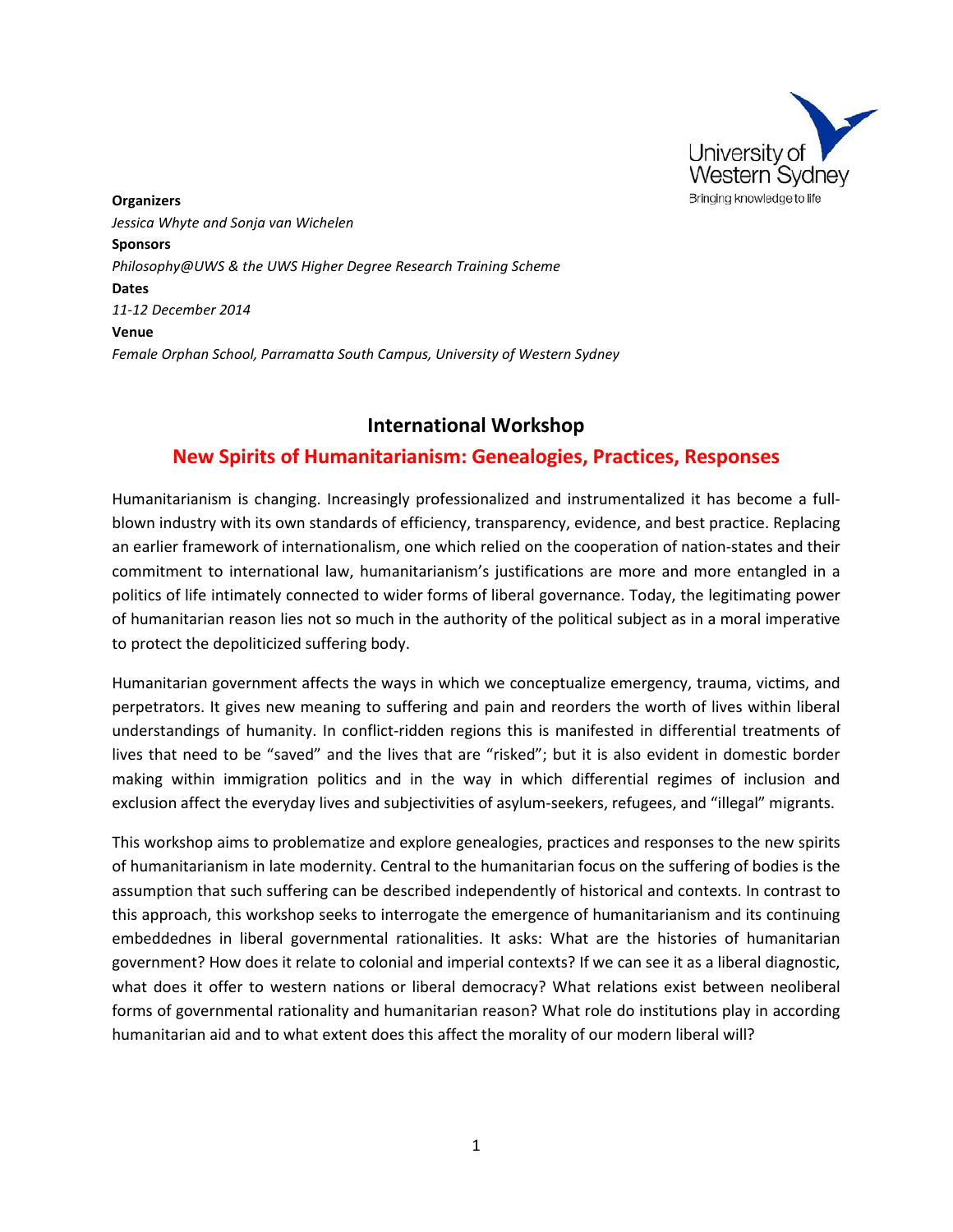# **Workshop Overview**

| <b>Thursday 11 December 2014</b> |                                                                                                                                                                                                                                                                                                                                                                                                                                                           |
|----------------------------------|-----------------------------------------------------------------------------------------------------------------------------------------------------------------------------------------------------------------------------------------------------------------------------------------------------------------------------------------------------------------------------------------------------------------------------------------------------------|
| 09.00-09.30                      | Morning Tea/Coffee and Welcome                                                                                                                                                                                                                                                                                                                                                                                                                            |
| 09.30-11.00                      | Keynote<br>Miriam Ticktin (New School for Social Research, New York, USA)<br>Humanitarianism and Beyond: the Pasts and Futures of Care                                                                                                                                                                                                                                                                                                                    |
| 11.00-11.30                      | <b>Break</b>                                                                                                                                                                                                                                                                                                                                                                                                                                              |
| 11.30-13.00<br>13.00-14.00       | Session 1 - Humanitarianism, Capitalism, and Postcoloniality<br>Jessica Whyte (University of Western Sydney)<br>'State Phobia': Interventionist Humanitarianism and the Post-Colonial State.<br><b>Melinda Cooper (University of Sydney)</b><br>Experimental Humanitarianism<br>Sonja van Wichelen (University of Western Sydney) & Marc de Leeuw (UNSW)<br>The Pragmatics of Law in Humanitarian Government: Managing Postcolonial<br>Suffering<br>Lunch |
| 14.00-15.30                      | Keynote<br>Ilan Kapoor (York University, Toronto, Canada)<br>The Ideology of Celebrity Humanitarianism                                                                                                                                                                                                                                                                                                                                                    |
| 15.30-16.00                      | <b>Break</b>                                                                                                                                                                                                                                                                                                                                                                                                                                              |
| 16.00-17.30                      | Session 2 - Subaltern Responses<br>Joanne Faulkner (University of New South Wales)<br>'Suffer Little Children': Reading responses to Aboriginal disadvantage with Sade<br>Mithilesh Kumar (University of Western Sydney)<br>The Subjects of Humanitarianism in the Contemporary Age<br><b>Simone Bignall (University of New South Wales)</b><br>Excolonialism: A New Spirit for Postcolonial Humanity                                                     |
| 17.30                            | <b>Drinks and Dinner</b><br>Boilerhouse, Parramatta campus                                                                                                                                                                                                                                                                                                                                                                                                |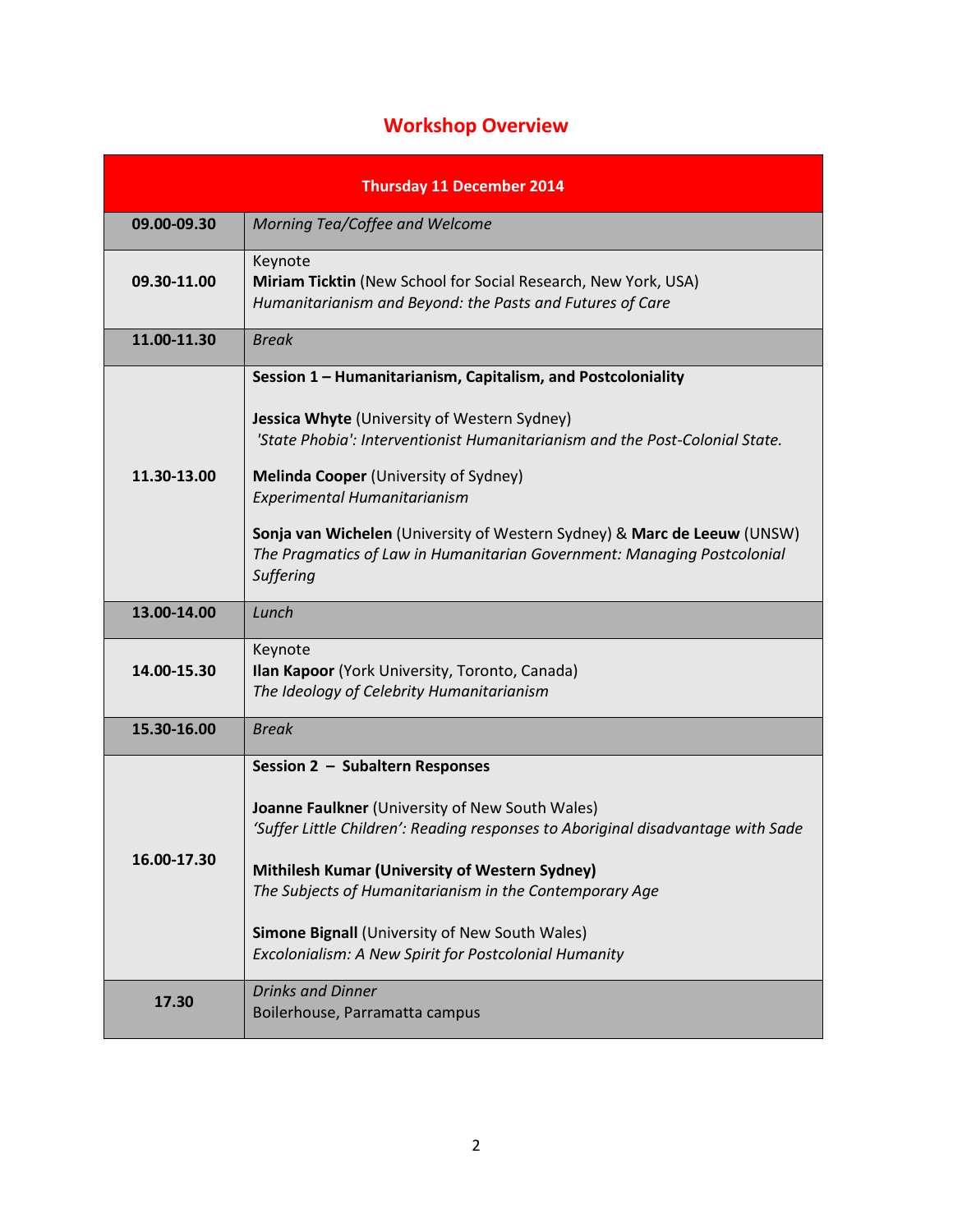| <b>Friday 12 December 2014</b> |                                                                                                                                                                                                                                                                                                                                                                                                                                                                                                                             |
|--------------------------------|-----------------------------------------------------------------------------------------------------------------------------------------------------------------------------------------------------------------------------------------------------------------------------------------------------------------------------------------------------------------------------------------------------------------------------------------------------------------------------------------------------------------------------|
| 09.00-10.30                    | Keynote (via skype)<br>Eyal Weizman (Goldsmiths, University of London)<br><b>Lethal Warning</b>                                                                                                                                                                                                                                                                                                                                                                                                                             |
| 10.30-11.00                    | <b>Break</b>                                                                                                                                                                                                                                                                                                                                                                                                                                                                                                                |
| 11.00-12.30                    | Session 3 - Securitization and Humanitarian Government<br>Michael Humphrey (University of Sydney) & Estela Valverde (Macquarie)<br>Victims, targeted governance and urban securitisation: the humanitarian optics<br>of insecurity in Latin American cities<br>Ilia Antenucci (University of Western Sydney)<br>Humanitarianism and Securitization: claiming peace, making war<br><b>Anne McNevin (Monash University)</b><br>Border security, religious messaging and humanitarian governance in the<br>Indonesian context. |
| 12.30-13.30                    | Lunch                                                                                                                                                                                                                                                                                                                                                                                                                                                                                                                       |
| 13.30-15.00                    | Session 4 - Redress, Accountability, and Hope<br>Magdalena Zolkos (Australian Catholic University)<br>Humanitarianism as a Restitutive Sentiment: Lost Objects and the Politics of<br>Redress<br>Gabrielle Simm (Macquarie and UNSW)<br>Self-regulation by/of Humanitarian organisations: from Geneva to Yangon<br>Kiran Grewal (Australian Catholic University)<br>"Refusing to Shut Down the Political in the Name of Good Governance":<br>Practices of Resistance in 'Humanitarian Times'                                |
| 15.00-15.30                    | <b>Break</b>                                                                                                                                                                                                                                                                                                                                                                                                                                                                                                                |
| 15.30-16.30                    | <b>Plenary Discussion</b>                                                                                                                                                                                                                                                                                                                                                                                                                                                                                                   |
| 16.30                          | <b>Closing and Drinks</b>                                                                                                                                                                                                                                                                                                                                                                                                                                                                                                   |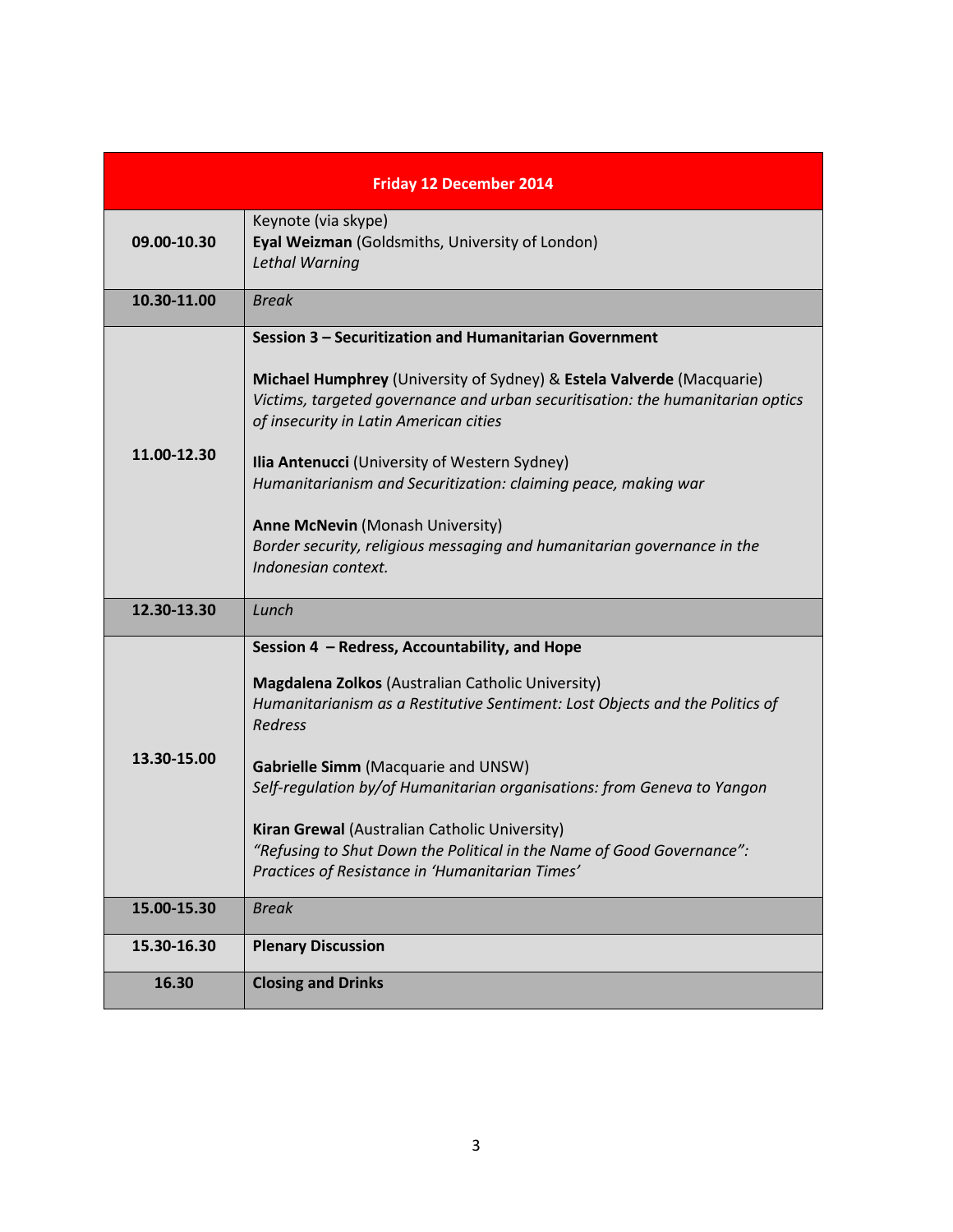# **Abstracts**

#### *Humanitarianism and Securitization: claiming peace, making war* **Ilia Antenucci** (University of Western Sydney)

The word securitization indicates a global process including the privatization of security, the expansion of the private security industry, and the emergence of security as a crucial political issue. These three aspects play a primary role in the management of organized violence, notably as for wars, capitalist accumulation, and the governance of borders and migrations. Meanwhile, humanitarianism and human rights are largely recognized as a powerful ethical paradigm, which enables and legitimates not only military intervention, but, more in general, strategies of governance and hierarchization on a global scale.

This paper seeks to explore the connections between humanitarianism and securitization in the context of global wars, economic and environmental crisis. More specifically, by tracking the activities of G4S and Aegis – two leading private security companies – the following questions are addressed: what is the relationship between the two political narratives based, respectively, on a humanitarian/human rights claim and on a security claim? How do NGOs and private security agencies interact and negotiate with each other during the humanitarian and security operations? What is the role of private security companies and NGOs respectively, within the strategies of contemporary capitalist accumulation?

## *Excolonialism: A New Spirit for Postcolonial Humanity*  **Simone Bignall** (University of New South Wales)

In postcolonial Australia, a humanitarian effort to better the living conditions of Indigenous peoples has long been an ambition of the settler colonial state. Here, we should note immediately that the 'betterment' of Indigenous peoples has its provenance in the peculiar liberal governmental rationality that springs from an infernal complicity of Imperialism and the Enlightenment. Their muddled trajectories bring lofty ideals of a common human liberty and equality into league with colonial state violence, aimed squarely at the political elimination of sovereign First Nations. That this erasure is typically eased by the cultural denial of Indigenous Peoples, as 'peoples', in favour of an individualised Australian citizenry is attested in Federal Government policy aiming for Indigenous progress towards a non-Indigenous standard. 'Closing the Gap' is the latest rendition of this long-standing policy platform: it unsubtly demarcates the worthy life of the liberal (and therefore settler) consumer-producer from non-productive lifestyles (Indigenous by implication) that are presented as socially and individually damaging and so undeserving of sanction. While there is much to criticise in this persistent colonial attitude towards Indigeneity, this paper instead expands a positive and reconstructive perspective. It describes a significant response to liberal-colonial governance, initiated recently by the Ngarrindjeri Nation in South Australia. The Ngarrindjeri strategy of contractual negotiation with the State and other settler institutions introduces a new style of inter-nation engagement predicated upon a principle of respectful listening articulated by Ngarrindjeri Elders as Kungun Ngarrindjeri Yunnan, which I name as 'excolonial' in its effect. In adopting this principle as a practical starting point for their political interactions, Ngarrindjeri have successfully reconstructed their political authority in the aftermath of colonisation. Agreements forged in the spirit of Kungun Ngarrindjeri Yunnan actively depart from the politics of vulnerability and salvation associated with conventional humanitarian platforms. At the same time, they retain and enhance scope for an intercultural ethics of shared purpose, but without relying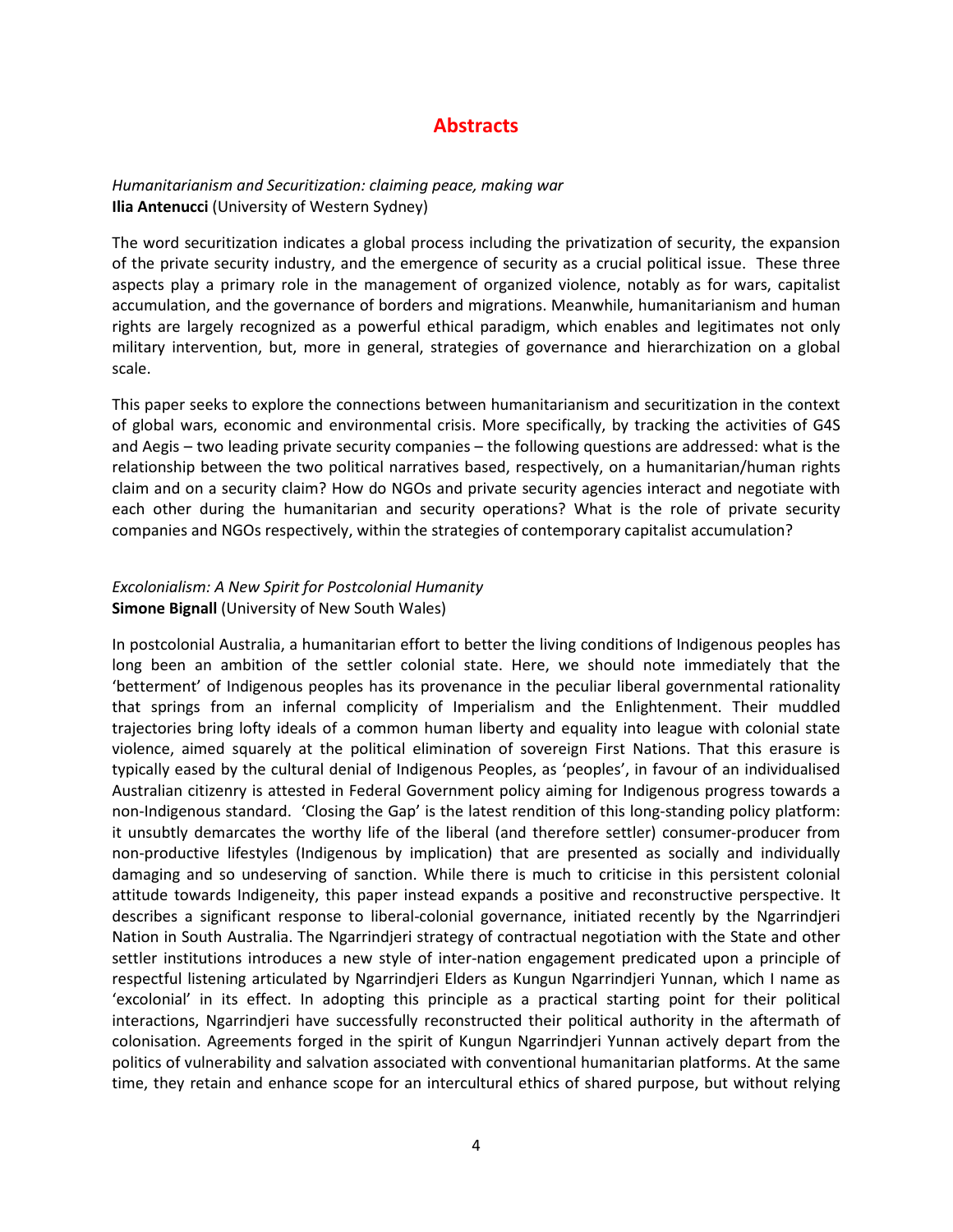upon negotiating partners to find their common ground in a political nature cloaked in the unmarked uniform of a supposed universal humanity.

#### *Experimental Humanitarianism* **Melinda Cooper** (University of Sydney)

What is now referred to as the field of "global public health" has undergone some extraordinary changes during the past decade as the influence of multilateral institutions such as the WHO has been rapidly eclipsed by the emergence of philanthropic organizations such as the Gates Foundation and a panoply of private-public partnerships dedicated to the development of new antimicrobial and antiviral drugs. This new constellation of forces has redefined the field of public health and invigorated commercial interest in the long-neglected market for infectious disease, in what marks a paradoxical return to the classic geographies of tropical medicine. In the meantime, the bitter conflicts over patent law and access to drugs that marked the turn of the 21st century have been somewhat mitigated by the arrival of mass treatment programs such as the UN's Global Fund and the US President's Emergency Plan for HIV/AIDS.

The Gates Foundation sees the creation of new public health markets as a solution to the pharmaceutical industry's decade-long productivity crisis. As such, it is less interested in existing drugs (much less in existing sanitation or welfare measures) that could improve public health at low cost, than in the development of new, patentable drugs for existing or resistant infectious diseases. What this means is that a large proportion of the Gates Foundation's global public health interventions consist of clinical trials, the mass testing of new drugs in "at risk" populations.

This paper analyzes the new public health as a form of experimental humanitarianism – an intervention that repurposes public health as an alternative model of drug development and makes access to drugs contingent on the mass participation in experimental trials. It pays particular attention to the importance of chronicity, resistance and the "at risk" population in the shaping of this new regime of humanitarian intervention. It also explores the historical continuities between the new experimental humanitarianism and an earlier regime of public health dominated by the Rockefeller Foundation. The resurgence of medical humanitarianism, it is argued, is closely connected to the decline of the postcolonial developmental state.

## *'Suffer Little Children': Reading responses to Aboriginal disadvantage with Sade* **Joanne Faulker** (University of New South Wales)

In recent years  $-$  and especially since the tabling of Bringing Them Home in 1997  $-$  Aboriginal disadvantage has come to be most readily and sympathetically viewed through the figure of the wounded Aboriginal child. This paper considers the ascendency of the child as emblem of indigenous suffering in relation to the demands placed upon this arena by white colonial subjectivity and the peculiarities of Australian understandings of nationhood in relation to 'the child.' Specifically, the paper argues that the child figure as a locus of indigenous suffering fosters white sympathy successfully, while also suppressing white guilt; such that, far from intervening in Aboriginal disadvantage, we have even seen indigenous affairs degenerate through an investment in the wounded child.

In order to explore this idea, Sade's account of the universal exchangeability of individuals will be brought into dialogue with Rousseau's account of pity, through which, it is conventionally understood, sympathy is promoted. In the light of Sade's critical account of sympathy and the role of testimony in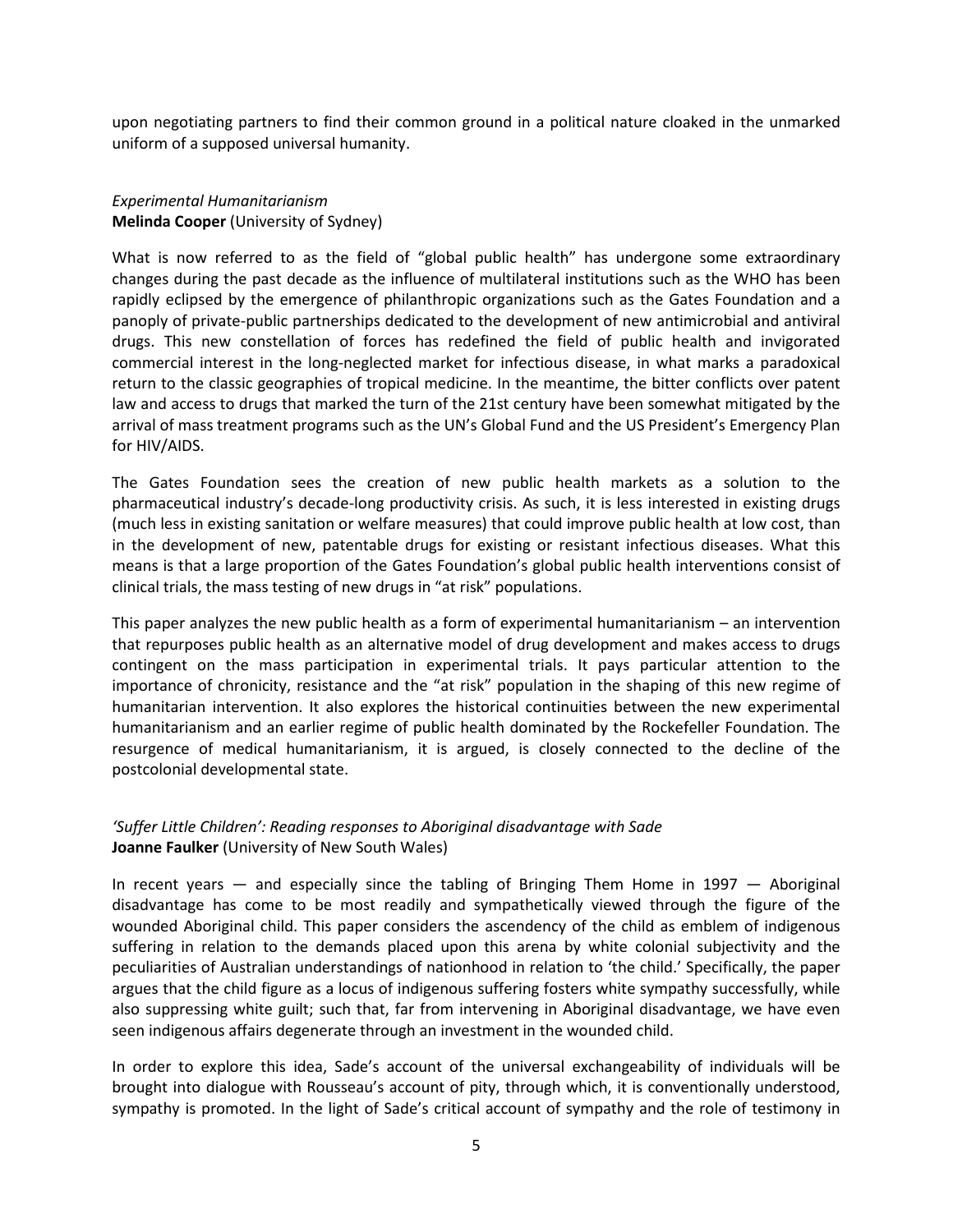Justine, what lessons might we draw about the limits of the child figure in promoting self-determination for indigenous people? And does it go too far to suggest that this figure even enables white Australians to derive a pleasure from Aboriginal suffering, albeit in 'good conscience'?

## *"Refusing to Shut Down the Political in the Name of Good Governance": Practices of Resistance in "Humanitarian Times"*

#### **Kiran Grewal** (Australian Catholic University)

Vasuki Nesiah (2009) has argued that the interventionist mode of humanitarianism we see today has been legitimated and facilitated through the simultaneous appeal to ethics and expertise. This is powerfully illustrated in a context like Kosovo where an ethical imperative was invoked to justify military intervention while the subsequent international administration approached the (re)establishment of democracy and human rights as a series of technical problems to be solved by experts. With issues of democracy and justice reduced to institution-building and good governance, what scope is there for the articulation of a radical social justice politics in post-conflict societies? It is this question that I wish to explore in this paper. Fast-forwarding a decade from Kosovo to another post-conflict site – Sri Lanka – this paper highlights both the obstacles to more progressive social change produced through humanitarian discourse and practice as well as potential sites for resistance and subversion. In particular I seek to explore the tension hinted at in the title of this paper (taken and slightly adapted from a lecture given by Nesiah in 2013), using a Rancièrian (1999) conceptualization of 'police' and 'politics'.

#### *Victims, targeted governance and urban securitisation: the humanitarian optics of insecurity in Latin American cities.*

**Michael Humphrey** (University of Sydney) & **Estela Valverde** (Macquarie University)

This paper explores the humanitarian optics of urban securitisation in Latin America where 41 of the top 50 most violent cities in the world are found. It argues that the logics of neoliberal urbanism and urban securitisation place the protection of the de-politicised suffering body at their core. Reducing crime and managing the pervasive fear of becoming a victim of violent crime are key issues for successful neoliberal urban development. Cities become fragmented into safe and unsafe spaces reinforced by uneven development and security policies that justify the intensification of militarized policing to make some residents feel safer and promote precautionary behaviour. Pessimistically urban governance becomes an exercise in managing security risks rather than producing legal order for everyone or enhancing the 'right to the city' (Lefebvre 1968). 'Targeted governance' consists of governing the security and safety of people, places and activities through risk technologies (Valverde 2003). Through targeted governance individuals, communities and space are disaggregated into clusters of risk factors resulting in differentiated security strategies. Both wealthy and poorer urban residents are encouraged to know, manage and monitor risks to their safety although with quite different social and economic benefits. In middle class urban spaces identified as safe for people and business investment, urban planning for BIDS (Business Investment Districts) and citizen security policies promoting civic culture are implemented to reduce risk in conjunction with self-managing strategies of employing private security, living in gated communities and joining community organisations. In spaces categorised as dangerous community vigilance is accompanied by militarized policing targeting criminalized social categories – e.g. youth. While targeted governance represents a retreat from the totalizing ambitions of social control the incessant demand for more detailed information through surveillance to assess risk revives the abandoned hope for totalizing control. Urban securitisation reveals how the humanitarian optic has led to urban governance strategies aimed at managing individual social predicaments through risk factors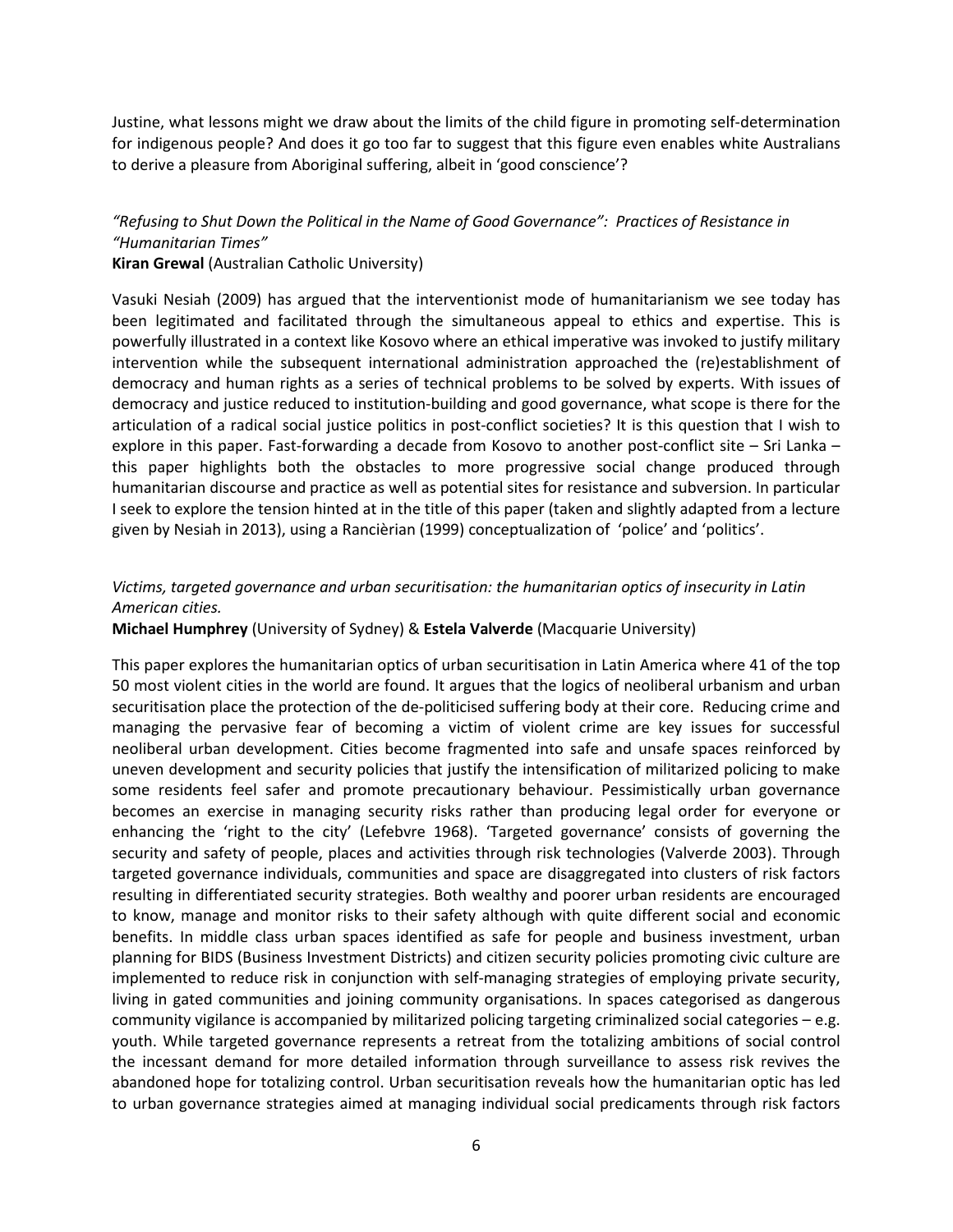rather than a political vision to change them. The paper draws on case studies from Bogotá, Caracas and Mexico City.

#### *The Ideology of Celebrity Humanitarianism* **Ilan Kapoor** (York University, Toronto, Canada)

I argue that celebrity humanitarianism legitimates late liberal capitalism and global inequality. Drawing on Slavoj Žižek, I show that celebrity charity work is deeply tainted and ideological. Its altruistic pretensions are belied by several accompaniments: its tendency to promote both the celebrity's brand and the image of the 'caring' (Western) nation; its entrenchment in a marketing and promotion machine that helps advance corporate capitalism and rationalizes the very global inequality it seeks to redress; its support to a 'post-democratic' liberal political system that is outwardly democratic and populist, yet, for all intents and purposes, conducted by unaccountable elites; and its use and abuse of the 'Third World', making Africa, in particular, a background for First World hero-worship and a dumping ground for humanitarian ideals and fantasies. But I also underscore Žižek's important point about our own complicity in this ideological work: as audience members and fans, or indeed even as detractors or critics, we too easily carry on our lives, consoled that someone is doing the charity work for us, just as long as we don't have to.

#### *The Subjects of Humanitarianism in the Contemporary Age* **Mithilesh Kumar** (University of Western Sydney)

Who is the new subject of humanitarianism? Or in another words, how does the new 'spirit' of humanitarianism both by the state, international agencies and private donors are creating new subjects or non-subjects? When did the discourse around humanitarianism changed from providing aid to impoverished zones turned into a discourse of crisis? What have been the changes in the parameters to identify the sites of humanitarian crisis? What are the mechanisms through which the humanitarian aid is provided to those sites? What are the networks of political and social organizations are created and nurtured through those mechanisms and what are the form and content of these networks with the nation-state? How do they inform our understanding of sovereignty and borders? These are some of the questions that will be addressed in the paper through the study of postcolonial India. The study will engage with the evolution and development of humanitarianism through the period of planning, "Green Revolution" and extend it to the period of liberalization undertaken by the Indian state since the 1990s. The study will also undertake the investigation of "Millennium Development Goals" as envisaged by the UN and the resultant policy and political changes that it has caused.

#### *Border security, religious messaging and humanitarian governance in the Indonesian context.* **Anne McNevin** (Monash University)

Humanitarian ethics are increasingly provided as justifications for punitive border policing against unwanted migrants (saving lives at sea, in the dessert and so on). This paper investigates the cultivation of similarly counter-intuitive ethical concerns that are integrated into migration management in the Indonesian context. Specifically, I inquire into a public communication campaign funded by Australia and administered by the IOM as part of a regional border policing strategy. The campaign promotes religious (Islamic and Christian) messaging against the provision of assistance to asylum seekers attempting to transit from Indonesia to Australia. The ethics at stake are not so much about saving lives as reversing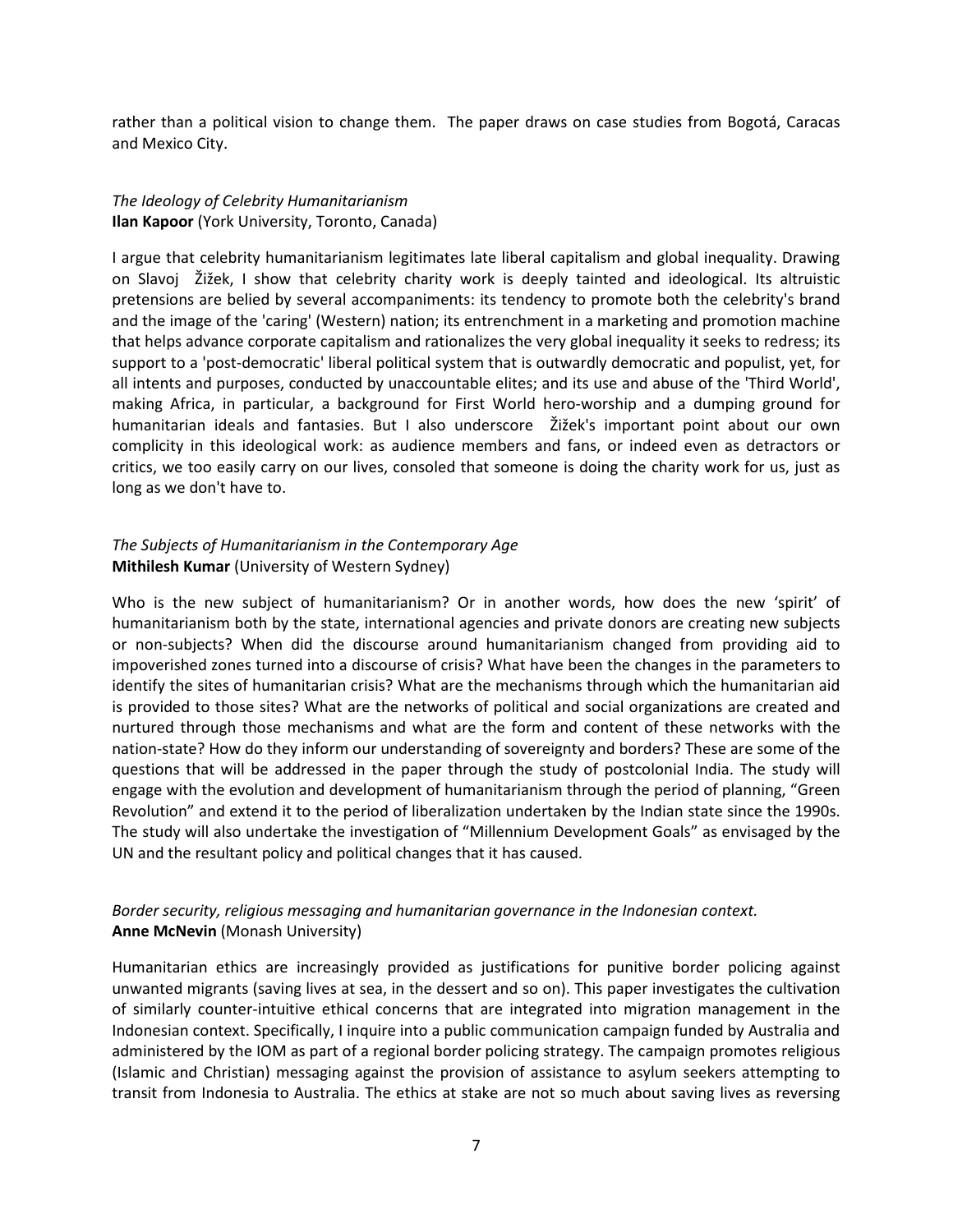religious injunctions to save. Reporting on recent fieldwork in Indonesian villages where the campaigns were run, this paper reflects on ethical and religious narratives in the Indonesian context and their connection to a broader humanitarian governance project tied to border security. I ask whether this broader project can be linked to the cultivation of distinct but resonant ethics in contexts that do not necessarily share Christian/secular foundations for humanitarianism.

#### *Self-regulation by/of Humanitarian organisations: from Geneva to Yangon* **Gabrielle Simm** (Macquarie University and UNSW)

Humanitarian organisations, such as non-government organisations (NGOs), United Nations (UN) agencies, and the Red Cross and Red Crescent movement, aim to save lives, alleviate suffering and maintain human dignity in armed conflict and disaster response. Yet what happens if humanitarian workers harm or exploit the very people they are supposed to help? What if the aid they deliver is inappropriate or does not reach its intended destination due to corruption or mismanagement? Donor governments usually impose strict conditions and reporting requirements when granting aid to NGOs, but what rights do people affected by conflict and disaster have to hold humanitarian workers to account?

This paper aims to explore new non-legal initiatives for holding humanitarian workers accountable to people affected by conflict and disaster. The international law on humanitarian aid is often regarded as a sparse framework which permits donors great freedom in how they deliver aid and fails to recognise non-state bodies, such as NGOs, as subjects of international law. Informed by interviews with policymakers and practitioners in local and international NGOs, peak bodies, the Red Cross and donors in Geneva, Yangon and Canberra, this paper analyses current initiatives for self-regulation by/of humanitarian organisations.

## *Humanitarianism and Beyond: the Pasts and Futures of Care* **Miriam Ticktin** (New School for Social Research, New York, USA)

This talk will explore the transformation of forms of political care, from government of the social, to humanitarian government, to the recent extension of humanitarian infrastructures and logics to the non-human. It will ask if this latest transformation means that there is an extension of the category of humanity itself, or if there is some other collectivity in formation. More broadly, it inquires into the futures of humanitarianism, and other politically engaged forms of care.

## *The Pragmatics of Law in Humanitarian Government: Managing Postcolonial Suffering* **Sonja Van Wichelen** (University of Western Sydney) & **Marc De Leeuw** (UNSW)

On various levels, globalized humanitarianism is experiencing criticism and rejection from the Global South. Whether it concerns recipient countries of aid increasingly critiquing the way aid is being administered, African countries showing preference to trade with China because there are no humanitarian strings attached, or more generally, "Muslim" or "Asian" perspectives proposing alternative visions of humanitarianism detached from a perceived Euro-American and Christian influence. However, it is not only the postcolony that is rejecting humanitarian principles as defined and signed by nations in international conventions and treaties. Despite (or in tandem with) a continued upholding of international human rights, some countries in the Euro-American world, including its antipodes like Australia, are structurally attempting to "unsign" to their international humanitarian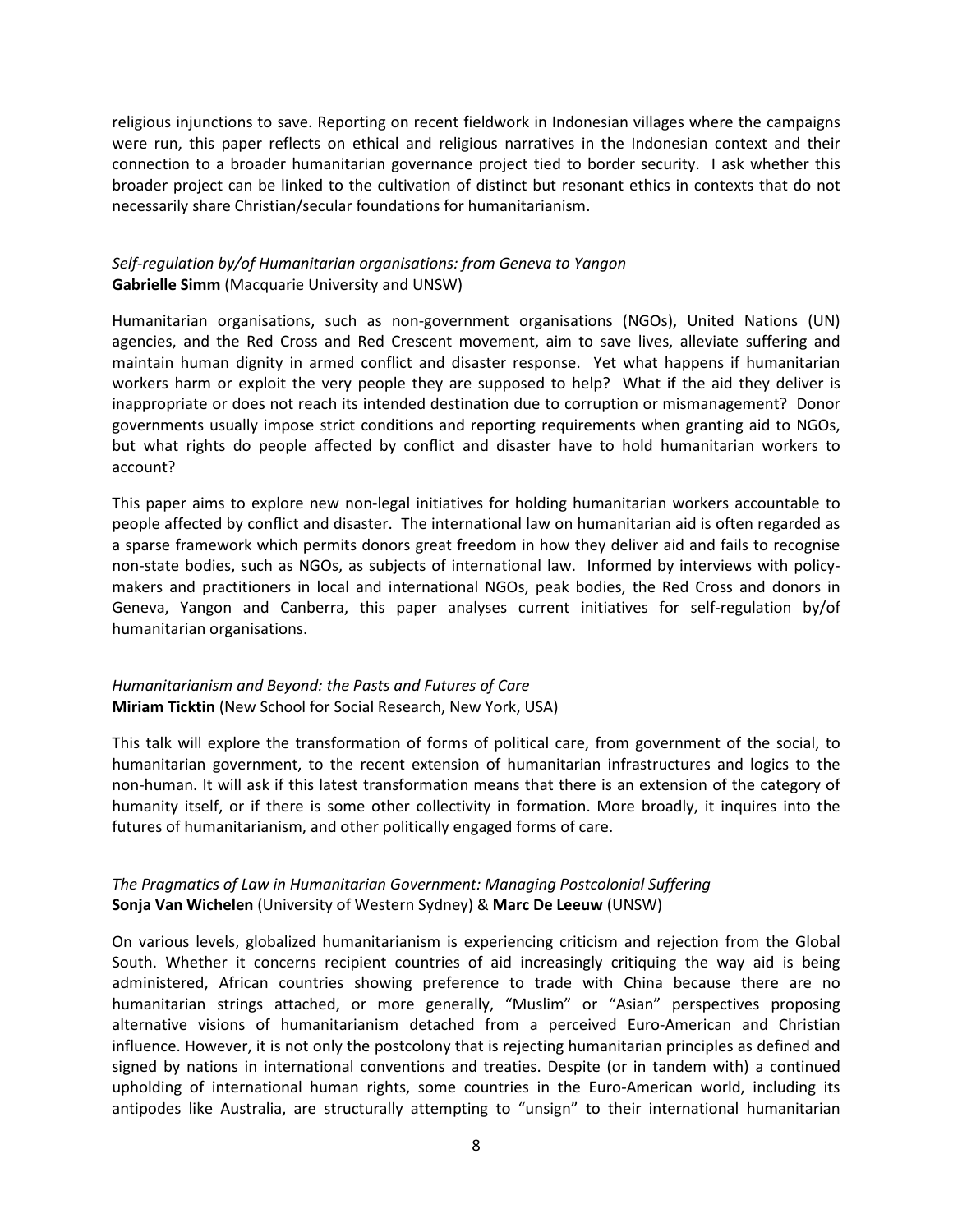obligations. Debates on boat refugees, citizenship testing, detention centers, and off-shore processing give evidence of a nervous relation between the nation-state and international legal bodies.

The Global North, then, is rejecting humanitarianism too, and does this by actively seeking ways to circumvent European or international law. In this paper we explore three suppositions. First, we argue that the Global North's rejection of humanitarianism should be placed in the empirical realities of changing global economies that place the Global North in conditions much like the Global South. Second, in abating the weakness and losses of a western modernity (wounded by economic crisis, ethnic conflict and xenophobia, urban violence, precarious labor markets, institutional corruption, and so on), nation-states respond by closing their borders. Third, in legitimating their practices, new justifications are articulated based on cultural (rather than socio-political) and humanitarian (as anti-political) designs; designs that testify to the very crisis of liberalism stuck between the waning nation-state in neoliberal globality and a growing humanitarian governance on the other.

#### *Lethal Warning*

#### **Eyal Weizman** (Princeton University, New Jersey, USA)

On the night of January 9, 2009, the Salha family were sleeping, and Gaza was under attack. They were woken by a loud bang at 3am: a missile, fired at the house, entered through the roof, and landed in one of the rooms. What the family did not know was that this was a warning. From that moment of impact, they had just three minutes before the house would be destroyed. After moments of terrified confusion they began to leave. A first group managed to escape but as the second group reached the bottom of the stairs, a bomb struck the building, killing six of them: Randa, 34; Fatma, 22; Diya, 13; Rana, 12; Baha, 7; and Rola, 1. These are the findings of an investigation, one of several produced for a UN inquiry into drone strikes by *Forensic Architecture* - a project based at the Centre for Research Architecture at Goldsmiths, University of London. We interviewed the surviving members of the Salha family in Gaza by satellite link from Al Jazeera's London offices, and built a 3D computer model of their home with them. Our work was an attempt to reconstruct what happened between the warning shot and the lethal shot. The architectural model provided an aid for the recollection of events obscured by time and trauma. It was evidence intended to counter the Israeli Army's version of the event and the legitimacy of its "lawfare". In this keynote address, Eyal Weizman will discuss Israel's use of "lethal warnings" in Gaza, and the work *Forensic Architecture*.

#### *'State Phobia': Interventionist Humanitarianism and the Post-Colonial State* **Jessica Whyte** (University of Western Sydney)

In his 1978-79 lecture course The Birth of Biopolitics, Michel Foucault highlights the contemporary prevalence of what he refers to as "state-phobia", a key element of which is the belief in a in a continuity between various state forms—the welfare state and the totalitarian state for instance. This 'state phobia', Foucault argues, is insufficiently critical about itself and its provenance, which he traces to neoliberal thought of the 1930s and 40s. "All those who share in the great state phobia should know that they are following the direction of the wind", he writes. While Foucault singles out the Austrian neoliberals and Soviet dissidents as important vectors of this state-phobia, this paper will examine another vector that Foucault does not mention: the new generation of activist humanitarian organizations which, throughout the 1970s and 1980s, challenged the principle of national sovereignty. In opposition to the anti-colonial nationalism of the previous decade, members of the Médecins Sans Frontières spin-off Liberte Sans Frontières, launched an attack on the anti-colonial privileging of selfdetermination and national sovereignty over individual rights. Moreover, they developed a critique of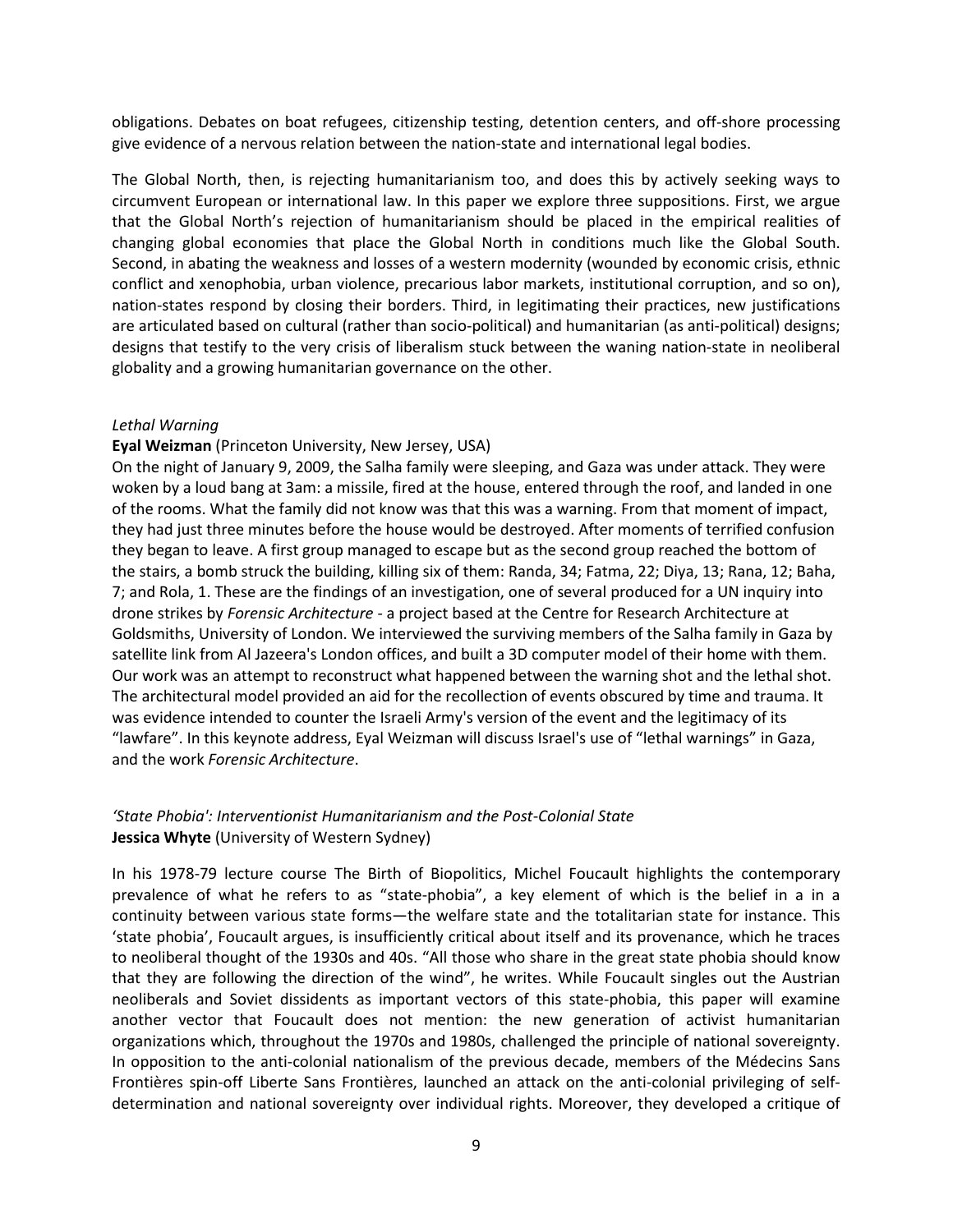Third-Worldism that rested on the assimilation of the postcolonial state to the paradigm of 'totalitarianism'; postcolonial states were portrayed not as weak states subjected to continuing neocolonial exploitation but as excessively strong states whose powers were inadequately limited by law and human rights. This paper examines the 'elective affinities' between the anti-Third wordlist assault on the post-colonial state, and the neoliberal economic policies that came to prominence in the same period.

## *Humanitarianism as a Restitutive Sentiment: Lost Objects and the Politics of Redress*  **Magdalena Zolkos** (Australian Catholic University)

The enactment of restitutive measures in response to population displacement caused by mass violence and conflict, has unfolded at the conjunction of humanitarianism and transitional justice. As material restitution has become the paradigmatic framework for addressing housing, land, and property issues in post-conflict settings, in particular, though not exclusively, in Bosnia, South Africa, Timor-Leste and Iraq, it has also indicated an agenda expansion from (i) the provision of immediate humanitarian relief to refugees and internally displaced persons, to (ii) engagement in remedial, redressive and restorative measures of justice. Inscribed within Durkheim's dichotomy of the repressive law and the restitutive law (in Division of Labour in Society (1893) he describes the latter as "[restoration] of matters to their former status, [and] disturbed relationships to their normal form"), international responses to forced displacement have also drawn from and relied on the Durkheimian assumption that restitution is central to the emergence of different kinds of sociality, thus engendering politics of redress as a venue for the articulation of humanitarian sentiments. Drawing from the (post-)Kleinian notion of restitution as a successful containment of aggression, and from Derrida's reading of substitutive, preservative and restitutive desires in Rousseau (as a chain of signifiers whose meaning is forever differed), I direct a critical light at the humanitarian impulse to "right wrongs" through the symbolic and material restitution of lost objects. I argue that the "restitutive desire" animating humanitarian attempts to not only provide relief, but also redress, in post-conflict displacement is faced with an irreconcilable tension between, on the one hand, its aim to fill in for, or re-found, the lost object, and, on the other hand, its ambition to intervene in and transform the conditions (including property relations) that prevailed before the displacement. The focus on material and symbolic restitution provides a unique optic through which the liberal humanitarian formation of the suffering subject can be explored and problematized.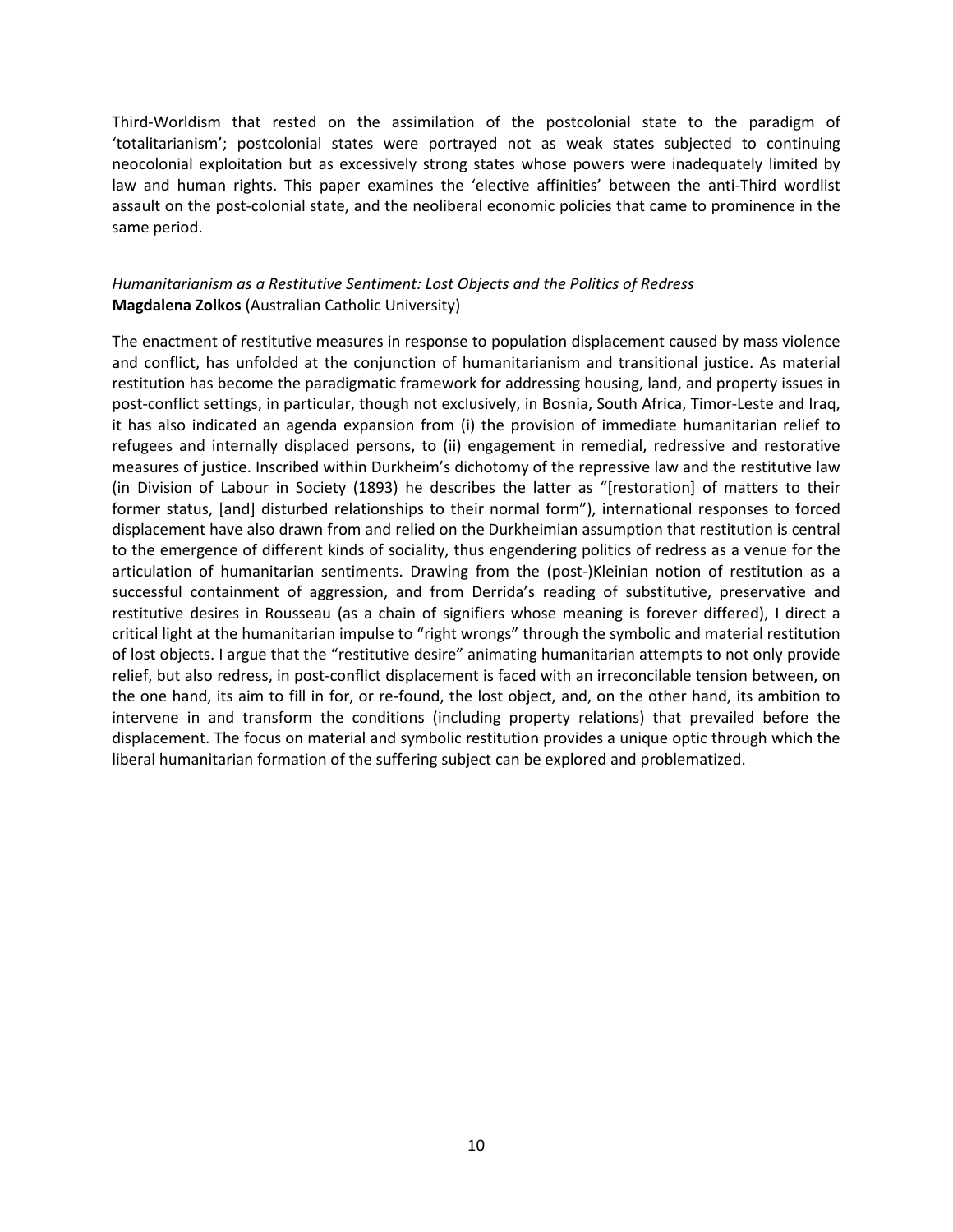#### **Bios**

**Ilia Antenucci** is a Phd Candidate at the Institute for Culture and Society, University of Western Sydney. You can reach her at [ilia.antenucci2@gmail.com](mailto:ilia.antenucci2@gmail.com)

**Simone Bignall** is Vice-Chancellor's Research Fellow and Lecturer in philosophy at the University of New South Wales. She is the author of Postcolonial Agency: Critique and Constructivism (Edinburgh 2010/ 2011). She is co-editor of Deleuze and the Postcolonial (with Paul Patton; Edinburgh 2010); of Agamben and Colonialism (with Marcelo Svirsky; Edinburgh 2012), and of Deleuze and Prgamatism (with Sean Bowden and Paul Patton, Routledge 2014). She is currently completing a project titled Excolonialism: Ethics after Enjoyment.

**Melinda Cooper** holds an ARC Future Fellowship and is based in the Department of Sociology and Social Policy at the University of Sydney. She is the author of *Life as Surplus* (Washington University Press 2008) and *Clinical Labor: Human Research Subjects and Tissue Donors in the Global Bioeconomy* (Duke University Press 2014) with Catherine Waldby.

**Marc De Leeuw** is a Senior Lecturer at the Law School of the University of New South Wales. He holds a PhD in Philosophy from the University for Humanistic Studies in Utrecht and a MA (with honours) in Political Sciences, History, and Comparative Literature from the Free University in Berlin. Before coming to UNSW he lectured philosophy at Macquarie University (2011-12) and was a Junior Visiting Fellow at the Center for Cultural Sociology at Yale University (2008-10), New Haven. His work engages both with the so-called continental and analytical traditions while focusing on questions of human agency, epistemological practices and ethics. His projects are often interdisciplinary and examine the intersection between the ethico-political and moral-legal fields.

**Joanne Faulkner** is an ARC DECRA Fellow in philosophy at the University of NSW. She is the author of The Importance of Being Innocent (Cambridge UP, 2011) and Dead Letters to Nietzsche (Ohio UP, 2010), and Chair of the Australasian Society for Continental Philosophy. She is presently working on a book manuscript with the working title 'Young and Free': [post]colonial ontologies of child-hood, memory, and history in Australia.

**Kiran Grewal** is a senior research fellow at the Institute for Social Justice, Australian Catholic University. Her areas of research interest include postcolonial and feminist legal theory, international criminal justice and the relationship between international legal regimes and local activism in post-conflict settings. Prior to joining ACU, Kiran has worked as a lecturer in human rights at the University of Sydney, as a researcher at Amnesty International and the UN Special Court for Sierra Leone and as a litigation lawyer in Sydney, specializing in administrative and immigration law. Most recently Kiran has been working as research manager on a three-year EU-funded project working on torture prevention with the Sri Lankan and Nepali armed forces and police.

**Michael Humphrey** holds a Chair in Sociology at the Department of Sociology and Social Policy at the University of Sydney. He has previously held academic appointments at the University of New South Wales, Macquarie University and the University of Western Sydney in the fields of anthropology, sociology and politics. He has published widely on the themes of Islam in the West; the Lebanese diaspora; social relations of globalisation; war, political violence and terrorism; human rights, reconciliation and transitional justice; violence and urban securitisation. He has undertaken extensive field research into the impact of political violence on individuals and societies focusing on humanitarian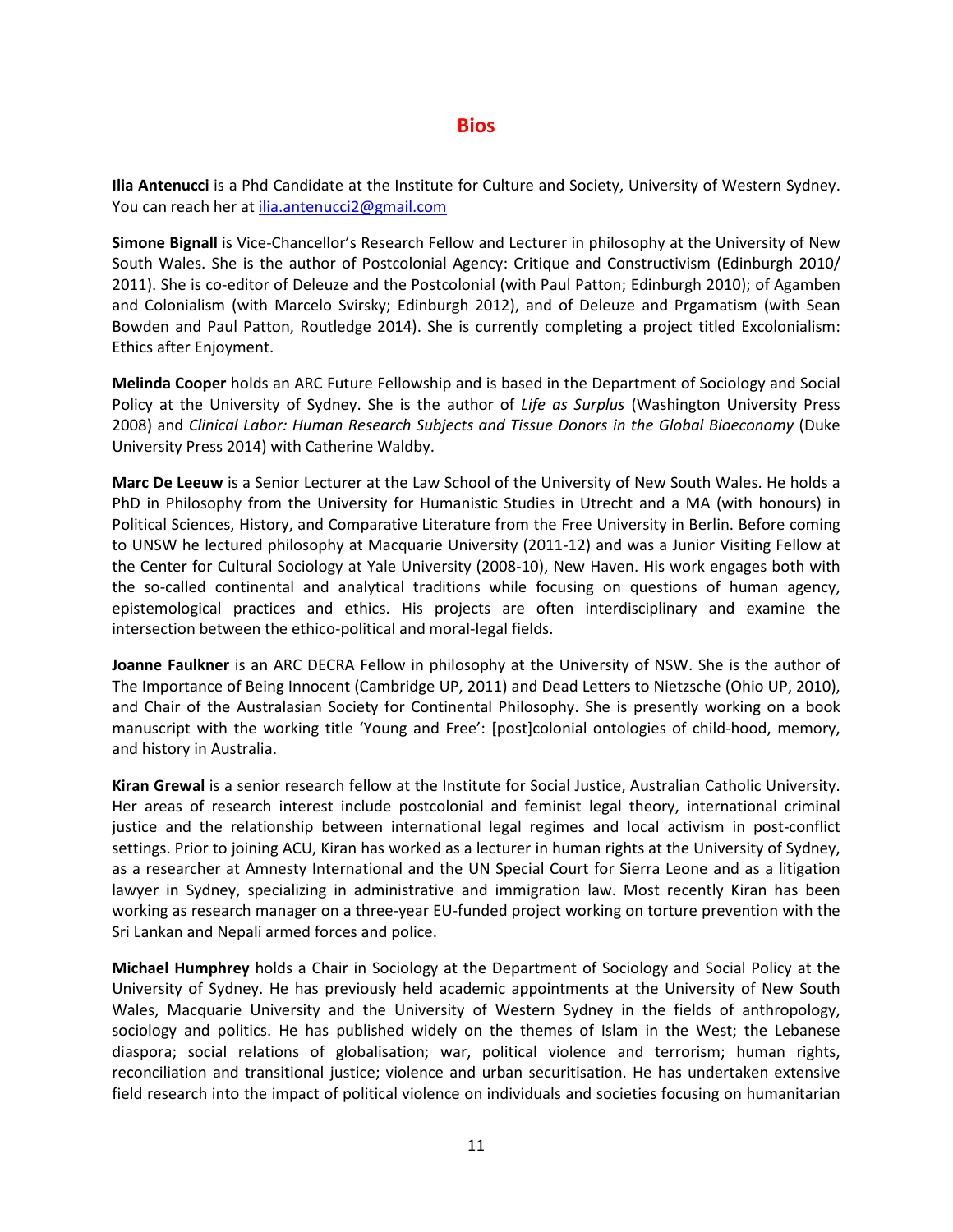and human rights issues including Argentina, Uruguay, Lebanon, Jordan, South Africa, Pakistan, Sri Lanka and Bosnia. His main publications are Islam, Multiculturalism & Transnationalism: from the Lebanese Diaspora, IB Tauris (1998) and The Politics of Atrocity and Reconciliation: from terror to trauma, Routledge (2002). He is currently working on a book with Estela Valverde entitled Amnesty and Transitional Justice: the judicialisation of politics for (Intersentia 2014). Email: [michael.humphrey@sydney.edu.au](mailto:michael.humphrey@sydney.edu.au)

**Ilan Kapoor** is a Professor of Critical Development Studies at the Faculty of Environmental Studies, York University. He teaches in the area of global development and environmental politics, and his research focuses on postcolonial theory and politics, participatory development and democracy, and more recently, ideology critique. He is the author of The Postcolonial Politics of Development (Routledge 2008), and more recently, Celebrity Humanitarianism: The Ideology of Global Charity (Routledge 2013). He is currently writing a book on psychoanalysis and development.

**Mithilesh Kumar** is a PhD Candidate at the Institute for Culture and Society, University of Western Sydney. His research interests are in the field of political economy and political theory.

**Anne McNevin** is Lecturer in Politics and International Relations at Monash University. She has research interests in the contemporary transformation of sovereignty, citizenship and political community with a particular focus on displacement, borders, humanitarian governance and the global governance of migration. Anne is author of Contesting Citizenship: Irregular Migrants and New Frontiers of the Political (Columbia UP, 2011) and assistant editor of Citizenship Studies. Her most recent articles appear in Security Dialogue (on the Geopolitics of Border Security from an Indonesian vantage point) and Millennium (on theorising the claims of irregular migrants).

**Gabrielle Simm** is a Lecturer at Macquarie Law School and a Visiting Fellow at the Australian Human Rights Centre, UNSW Law. Her research interests are in international law, migration and refugee law, and regulatory and critical legal theory. Her book Sex in Peace Operations was published by Cambridge University Press in 2013. She is currently working on a research project on International Disaster Law in the Asia-Pacific region. She has taught law at UNSW, the Australian National University and the University of British Columbia. Prior to commencing her PhD, she worked as an international lawyer at the Department of Foreign Affairs and Trade and the Attorney-General's Department in Canberra. She has also worked as a refugee lawyer at Victoria Legal Aid and in a voluntary capacity at the Refugee & Immigration Legal Service in Melbourne.

**Miriam Ticktin** is Associate Professor of Anthropology at the New School for Social Research in New York City, and co-director of the Zolberg Institute on Migration and Mobility. She is the author of Casualties of Care: Immigration and the Politics of Humanitarianism in France (University of California Press, 2011) and co-editor (with Ilana Feldman) of In the Name of Humanity: the Government of Threat and Care (Duke University Press, 2010), along with various other articles and book chapters. She is a founding editor of the journal Humanity: An International Journal of Human Rights, Humanitarianism and Development.

**Estela Valverde** completed her tertiary studies in Australia with a PhD in Spanish and Latin American Studies. Her career has centred around the development and implementation of Spanish and Latin American programs and interpreting and translation courses in different universities. The promotion of languages other than English in Australia has been one of her passions, that prompted her to direct three important governmental research projects and inspired her to fund the Language for Export Research Centre. She has promoted international academic exchanges and has herself been a Visiting